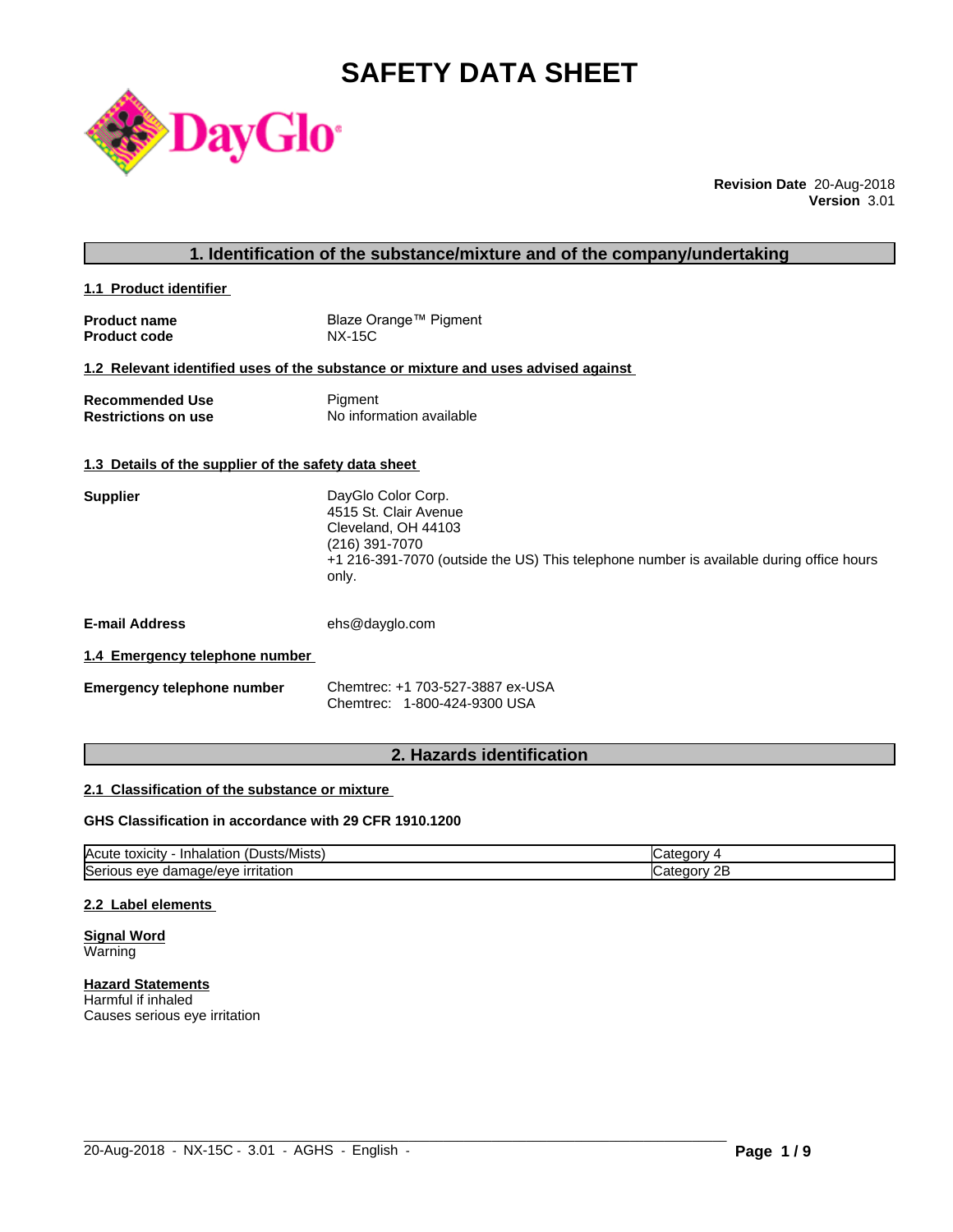

**Precautionary Statements - Prevention** Avoid breathing dust/fume/gas/mist/vapors/spray Use only outdoors or in a well-ventilated area Wear eye protection/ face protection

#### **Precautionary Statements - Response**

IF IN EYES: Rinse cautiously with water for several minutes. Remove contact lenses, if present and easy to do. Continue rinsing Immediately call a POISON CENTER or doctor IF INHALED: Remove person to fresh air and keep comfortable for breathing Call a POISON CENTER or doctor if you feel unwell

#### **2.3. Other Hazards Hazards not otherwise classified (HNOC)**

Not Applicable

#### **2.4 Other information**

Not Applicable

**Unknown Acute Toxicity**  $\langle 1\%$  of the mixture consists of ingredient(s) of unknown toxicity

# **3. Composition/Information on Ingredients**

# **Substance**

**Mixture**

| <b>Chemical Name</b>                                                                   | CAS No.                     | $\mathbf{a}$ |  |  |
|----------------------------------------------------------------------------------------|-----------------------------|--------------|--|--|
| $D \cap A \neq A$<br>20010<br>17 CU<br>. ۱. ب<br>uasiu 1<br>.                          | 3068-<br>$\sim$<br>99-<br>ີ |              |  |  |
| The exact perceptage (concentration) of compection has been withhold as a trade coeret |                             |              |  |  |

The exact percentage (concentration) of composition has been withheld as a trade secret.

# **4. First aid measures**

# **4.1 Description of first-aid measures**

| General advice                                                                 | No information available.                                                                                                                                                                                               |  |  |
|--------------------------------------------------------------------------------|-------------------------------------------------------------------------------------------------------------------------------------------------------------------------------------------------------------------------|--|--|
| Eye contact                                                                    | Immediately flush with plenty of water. After initial flushing, remove any contact lenses and<br>continue flushing for at least 15 minutes. Keep eye wide open while rinsing. If symptoms<br>persist, call a physician. |  |  |
| <b>Skin contact</b>                                                            | Immediate medical attention is not required. Wash off with soap and water.                                                                                                                                              |  |  |
| <b>Inhalation</b>                                                              | Immediate medical attention is not required. Move to fresh air.                                                                                                                                                         |  |  |
| <b>Ingestion</b>                                                               | Do NOT induce vomiting. Drink plenty of water. Consult a physician.                                                                                                                                                     |  |  |
| 4.2 Most important symptoms and effects, both acute and delayed                |                                                                                                                                                                                                                         |  |  |
| <b>Symptoms</b>                                                                | See Section 2.2, Label Elements and/or Section 11, Toxicological effects.                                                                                                                                               |  |  |
| 4.3 Indication of any immediate medical attention and special treatment needed |                                                                                                                                                                                                                         |  |  |

 $\_$  ,  $\_$  ,  $\_$  ,  $\_$  ,  $\_$  ,  $\_$  ,  $\_$  ,  $\_$  ,  $\_$  ,  $\_$  ,  $\_$  ,  $\_$  ,  $\_$  ,  $\_$  ,  $\_$  ,  $\_$  ,  $\_$  ,  $\_$  ,  $\_$  ,  $\_$  ,  $\_$  ,  $\_$  ,  $\_$  ,  $\_$  ,  $\_$  ,  $\_$  ,  $\_$  ,  $\_$  ,  $\_$  ,  $\_$  ,  $\_$  ,  $\_$  ,  $\_$  ,  $\_$  ,  $\_$  ,  $\_$  ,  $\_$  ,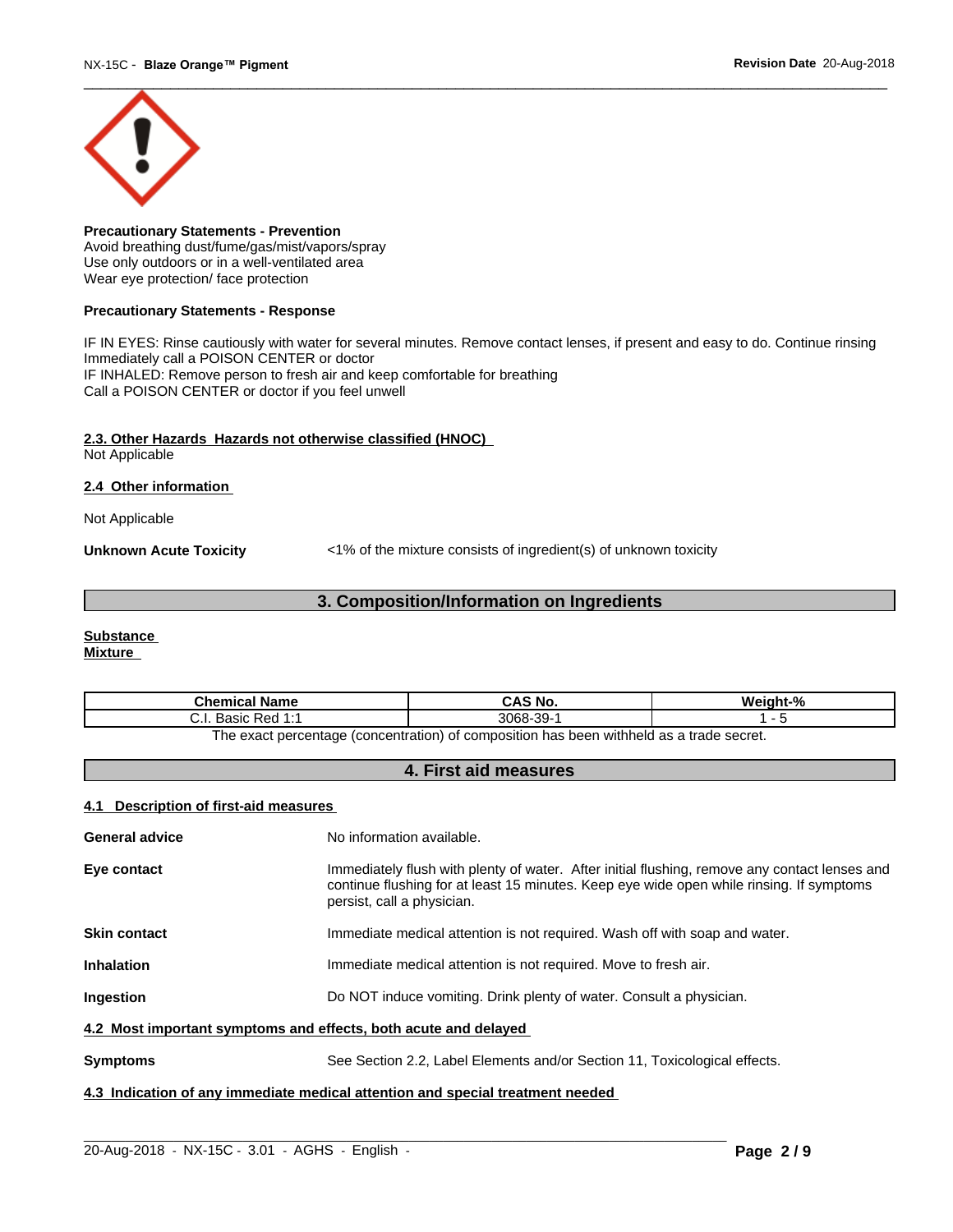**Notes to physician** Treat symptomatically.

# **5. Fire-Fighting Measures**

#### **5.1 Extinguishing media**

#### **Suitable extinguishing media**

Use extinguishing measures that are appropriate to local circumstances and the surrounding environment.

#### **Unsuitable Extinguishing Media** None.

#### **5.2 Special hazards arising from the substance or mixture**

#### **Special Hazard**

None known based on information supplied.

**Hazardous Combustion Products** Carbon oxides. Nitrogen oxides (NOx).

#### **Explosion Data**

**Sensitivity to Mechanical Impact** None.

**Sensitivity to Static Discharge** Fine dust dispersed in air, in sufficient concentrations, and in the presence of an ignition source is a potential dust explosion hazard.

#### **5.3 Advice for firefighters**

As in any fire, wear self-contained breathing apparatus pressure-demand, MSHA/NIOSH (approved or equivalent) and full protective gear.

# **6. Accidental Release Measures**

#### **6.1 Personal precautions, protective equipment and emergency procedures**

Ensure adequate ventilation, especially in confined areas. Use personal protective equipment.

#### **6.2 Environmental precautions**

Dust deposits should not be allowed to accumulate on surfaces as these may form an explosive mixture if they are released into the atmosphere in sufficient concentration. Avoid dispersal of dust in the air (i.e., cleaning dusty surfaces with compressed air). Nonsparking tools should be used. Prevent product from entering drains.

#### **6.3 Methods and materials for containment and cleaning up**

| <b>Methods for Containment</b><br>Prevent dust cloud. Cover powder spill with plastic sheet or tarp to minimize spreading.                                                                                                                                                                                                                                                                                         |
|--------------------------------------------------------------------------------------------------------------------------------------------------------------------------------------------------------------------------------------------------------------------------------------------------------------------------------------------------------------------------------------------------------------------|
|                                                                                                                                                                                                                                                                                                                                                                                                                    |
| Avoid dust formation. Take precautionary measures against static discharges. Do not dry<br>Methods for cleaning up<br>sweep dust. Wet dust with water before sweeping or use a vacuum to collect dust. Use<br>personal protective equipment. Take up mechanically and collect in suitable container for<br>disposal. Prevent product from entering drains. Keep in suitable and closed containers for<br>disposal. |

#### **7. Handling and storage**

#### **7.1 Precautions for safe handling**

| Advice on safe handling | Avoid dust formation. Take precautionary measures against static discharges. Fine dust<br>dispersed in air may ignite. Wear personal protective equipment. |
|-------------------------|------------------------------------------------------------------------------------------------------------------------------------------------------------|
| <b>Hygiene measures</b> | Handle in accordance with good industrial hygiene and safety practice.                                                                                     |

 $\_$  ,  $\_$  ,  $\_$  ,  $\_$  ,  $\_$  ,  $\_$  ,  $\_$  ,  $\_$  ,  $\_$  ,  $\_$  ,  $\_$  ,  $\_$  ,  $\_$  ,  $\_$  ,  $\_$  ,  $\_$  ,  $\_$  ,  $\_$  ,  $\_$  ,  $\_$  ,  $\_$  ,  $\_$  ,  $\_$  ,  $\_$  ,  $\_$  ,  $\_$  ,  $\_$  ,  $\_$  ,  $\_$  ,  $\_$  ,  $\_$  ,  $\_$  ,  $\_$  ,  $\_$  ,  $\_$  ,  $\_$  ,  $\_$  ,

#### **7.2 Conditions for safe storage, including any incompatibilities**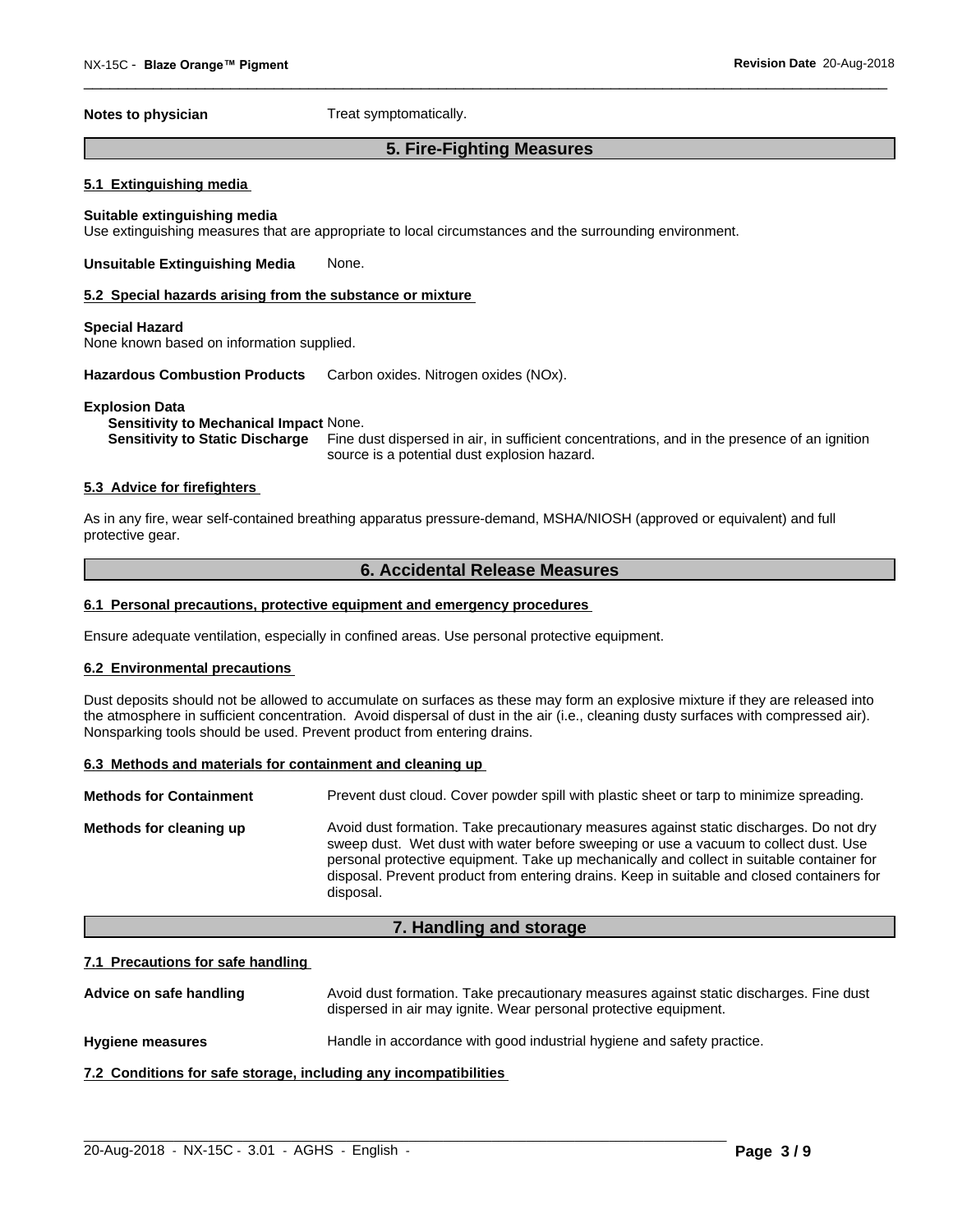| <b>Storage Conditions</b> | Keep tightly closed in a dry and cool place. |
|---------------------------|----------------------------------------------|
| <b>Materials to Avoid</b> | No materials to be especially mentioned.     |

# **8. Exposure controls/personal protection**

## **8.1 Exposure Guidelines**

# **8.2 Appropriate engineering controls**

| <b>Engineering Measures</b>   | <b>Showers</b><br>Eyewash stations<br>Ventilation systems.                                                     |
|-------------------------------|----------------------------------------------------------------------------------------------------------------|
|                               | 8.3 Individual protection measures, such as personal protective equipment                                      |
| <b>Eye/Face Protection</b>    | Safety glasses with side-shields.                                                                              |
| Skin and body protection      | Wear chemical resistant footwear and clothing such as gloves, an apron or a whole body<br>suit as appropriate. |
| <b>Respiratory protection</b> | . NIOSH/MSHA approved respiratory protection should be worn if exposure is anticipated.                        |
| <b>Hygiene measures</b>       | See section 7 for more information                                                                             |

 $\_$  ,  $\_$  ,  $\_$  ,  $\_$  ,  $\_$  ,  $\_$  ,  $\_$  ,  $\_$  ,  $\_$  ,  $\_$  ,  $\_$  ,  $\_$  ,  $\_$  ,  $\_$  ,  $\_$  ,  $\_$  ,  $\_$  ,  $\_$  ,  $\_$  ,  $\_$  ,  $\_$  ,  $\_$  ,  $\_$  ,  $\_$  ,  $\_$  ,  $\_$  ,  $\_$  ,  $\_$  ,  $\_$  ,  $\_$  ,  $\_$  ,  $\_$  ,  $\_$  ,  $\_$  ,  $\_$  ,  $\_$  ,  $\_$  ,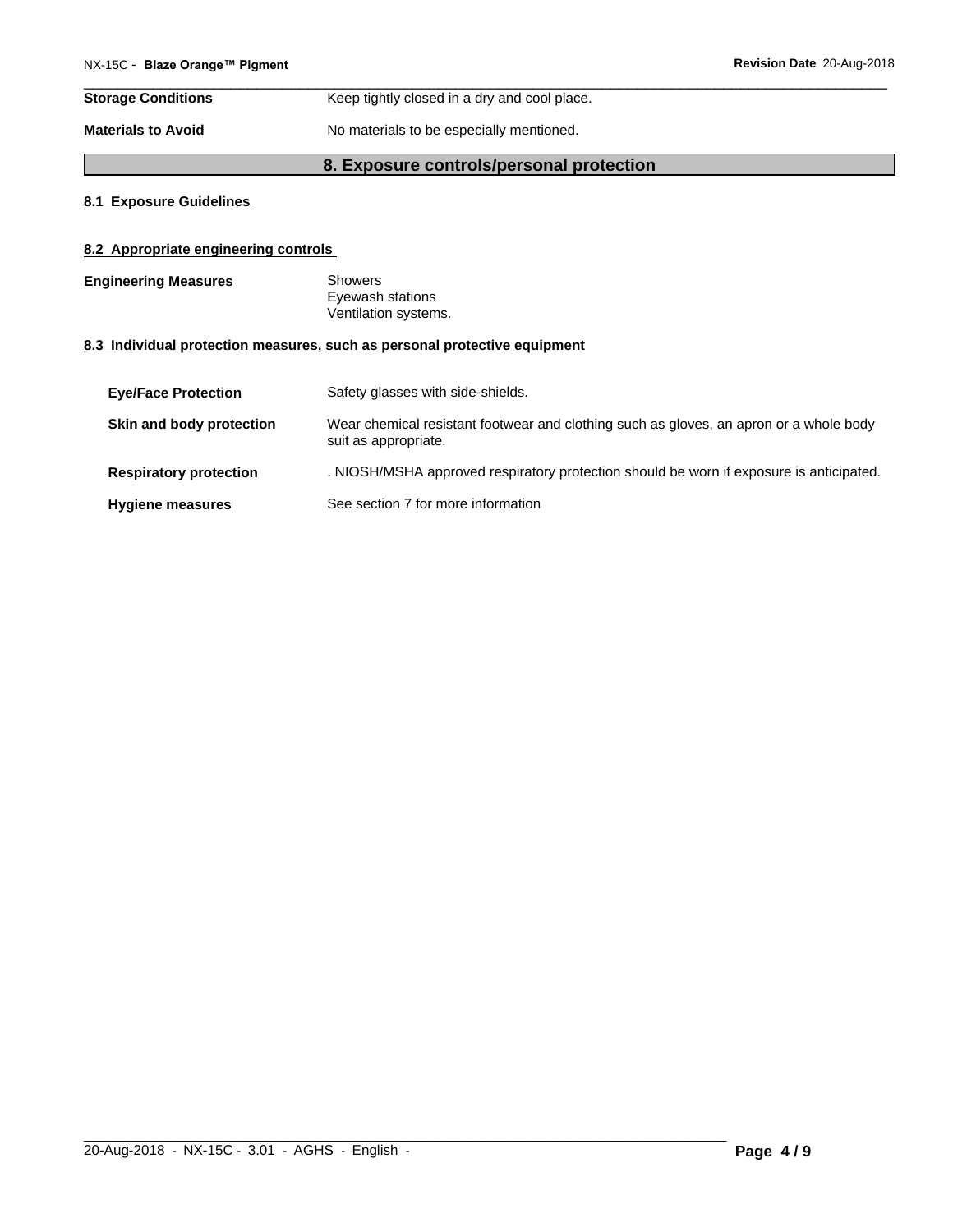# **9. Physical and chemical properties**

# **9.1 Information on basic physical and chemical properties**

| <b>Physical state</b><br>Appearance                             | Solid<br>Powder                       | <b>Color</b>                                         | Orange                   |
|-----------------------------------------------------------------|---------------------------------------|------------------------------------------------------|--------------------------|
|                                                                 |                                       |                                                      |                          |
| Odor                                                            | Mild                                  | <b>Odor Threshold</b>                                | No information available |
| <b>Property</b>                                                 | <b>Values</b>                         | Remarks • Methods                                    |                          |
| рH                                                              | Not Applicable                        |                                                      |                          |
| <b>Melting/freezing point</b>                                   | 120 °C / 248 °F                       |                                                      |                          |
| <b>Boiling point/boiling range</b>                              | Not applicable                        | No information available                             |                          |
| <b>Flash Point</b>                                              | Not Applicable                        | No information available                             |                          |
| <b>Evaporation rate</b>                                         | Not Applicable                        | No information available                             |                          |
| Flammability (solid, gas)                                       |                                       | No information available                             |                          |
| <b>Flammability Limits in Air</b>                               |                                       |                                                      |                          |
| upper flammability limit                                        |                                       | No information available                             |                          |
| lower flammability limit                                        |                                       | No information available                             |                          |
| Vapor pressure                                                  |                                       | No information available                             |                          |
| Vapor density                                                   |                                       | No information available                             |                          |
| <b>Specific Gravity</b>                                         | 1.20                                  |                                                      |                          |
| <b>Water solubility</b>                                         | Insoluble in water                    |                                                      |                          |
| Solubility in other solvents                                    |                                       | No information available                             |                          |
| <b>Partition coefficient</b>                                    |                                       | No information available                             |                          |
| <b>Autoignition temperature</b>                                 |                                       | No information available<br>No information available |                          |
| <b>Decomposition temperature</b><br><b>Viscosity, kinematic</b> |                                       | No information available                             |                          |
| Viscosity, dynamic                                              |                                       | No information available                             |                          |
|                                                                 |                                       |                                                      |                          |
| <b>Explosive properties</b>                                     | Fine dust dispersed in air may ignite |                                                      |                          |
| <b>Oxidizing Properties</b>                                     |                                       | No information available                             |                          |
| 0.0. Other information                                          |                                       |                                                      |                          |

#### **9.2 Other information Volatile organic compounds (VOC)** None **content**

# **10. Stability and Reactivity**

#### **10.1 Reactivity**

No dangerous reaction known under conditions of normal use

# **10.2 Chemical stability**

Stable

#### **10.3 Possibility of hazardous reactions**

None under normal processing.

#### **10.4 Conditions to Avoid**

Dust formation. Take precautionary measures against static discharges.

#### **10.5 Incompatible Materials**

None known based on information supplied.

#### **10.6 Hazardous Decomposition Products**

None known based on information supplied.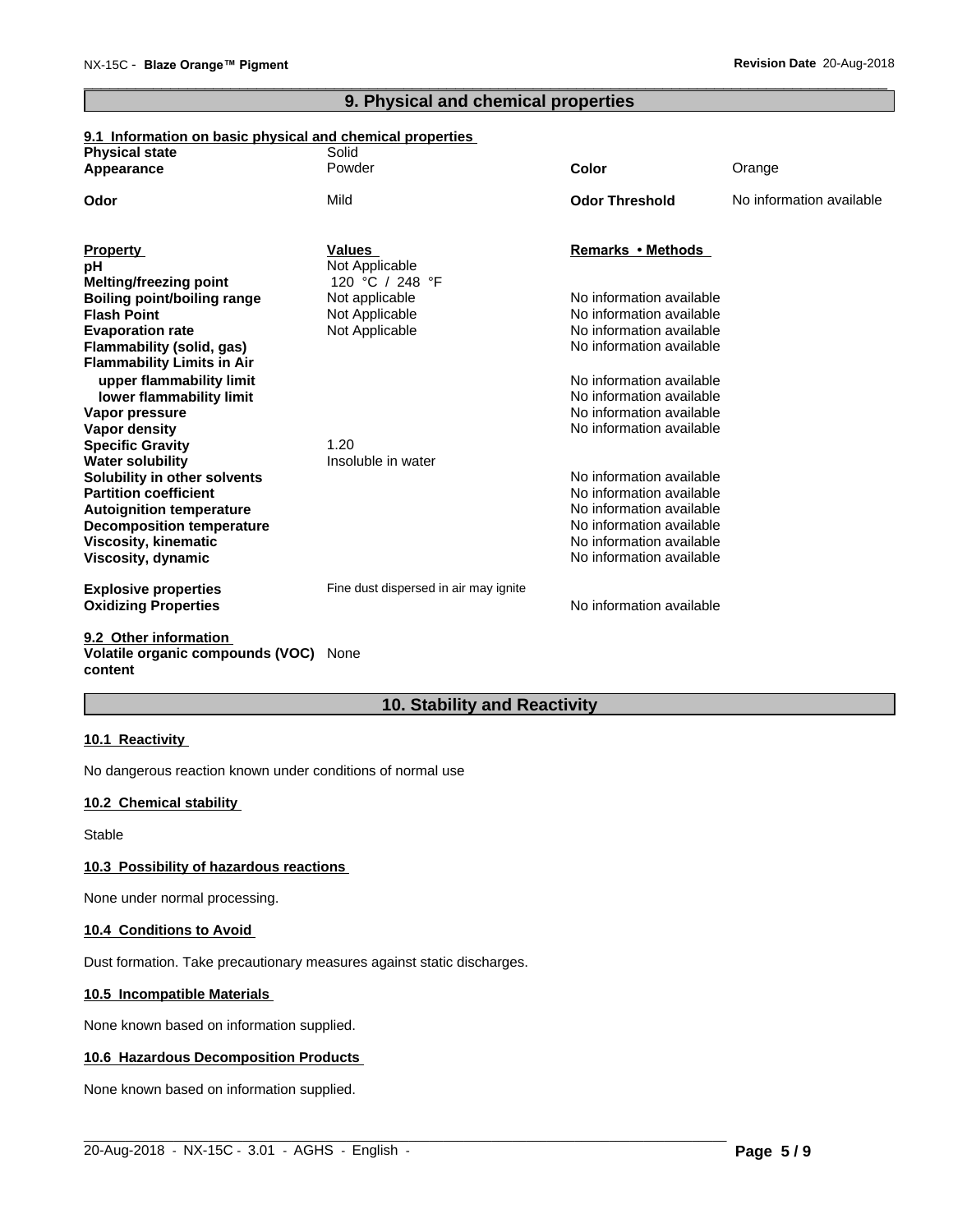# **11. Toxicological information**

# **11.1 Acute toxicity**

#### **Numerical measures of toxicity: Product Information**

#### **The following values are calculated based on chapter 3.1 of the GHS document**

| Unknown Acute Toxicity  | $\langle$ -1% of the mixture consists of ingredient(s) of unknown toxicity |
|-------------------------|----------------------------------------------------------------------------|
| Oral LD50               | 44,455.00 mg/kg                                                            |
| <b>LC50 (Dust/Mist)</b> | $4.96$ mg/l                                                                |

#### **Numerical measures of toxicity: Component Information**

| <b>Chemical Name</b> | LD50 Oral        | <b>LD50 Dermal</b>                          | ∟C50 Inhalation            |
|----------------------|------------------|---------------------------------------------|----------------------------|
| Basic Red 1:1        | Rat<br>449 mg/kg | 2,500 mg/kg (rat)<br>$\cdot$ $\cdot$<br>. . | 0.05<br>l (4 hour)<br>ma/l |
| 3068-39-1            |                  |                                             |                            |

 $\_$  ,  $\_$  ,  $\_$  ,  $\_$  ,  $\_$  ,  $\_$  ,  $\_$  ,  $\_$  ,  $\_$  ,  $\_$  ,  $\_$  ,  $\_$  ,  $\_$  ,  $\_$  ,  $\_$  ,  $\_$  ,  $\_$  ,  $\_$  ,  $\_$  ,  $\_$  ,  $\_$  ,  $\_$  ,  $\_$  ,  $\_$  ,  $\_$  ,  $\_$  ,  $\_$  ,  $\_$  ,  $\_$  ,  $\_$  ,  $\_$  ,  $\_$  ,  $\_$  ,  $\_$  ,  $\_$  ,  $\_$  ,  $\_$  ,

#### **11.2 Information on toxicologicaleffects**

#### **Skin corrosion/irritation**

Product Information • May cause irritation Component Information

• No information available

#### **Serious eye damage/eye irritation**

Product Information • Irritating to eyes Component Information • No information available

#### **Respiratory or skin sensitization**

Product Information • May be harmful if inhaled Component Information • No information available

# **Germ cell mutagenicity**

Product Information • No information available Component Information • No information available

#### **Carcinogenicity**

**Product Information** • Contains no ingredient listed as a carcinogen Component Information • No information available

#### **Reproductive toxicity**

Product Information • No information available

- Component Information
- No information available

**STOT - single exposure**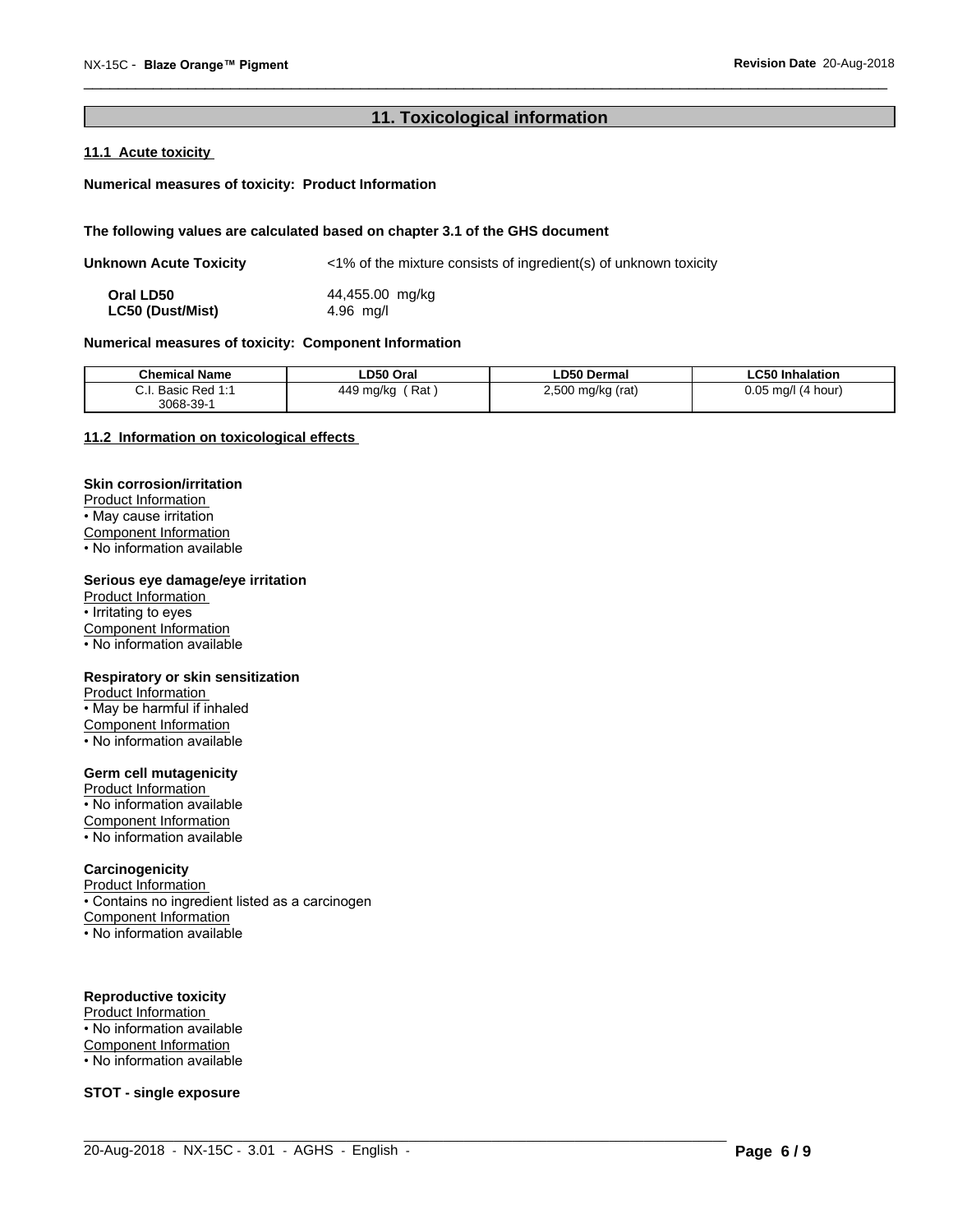No information available

#### **STOT - repeated exposure**

• No known effect

# **Other adverse effects**

Product Information • No information available Component Information • No information available

#### **Aspiration hazard**

Product Information • No information available Component Information • No information available

# **12. Ecological information**

#### **12.1 Toxicity**

**Ecotoxicity No information available** 

 $<$  1 % of the mixture consists of components(s) of unknown hazards to the aquatic environment

#### **Ecotoxicity effects**

#### **12.2 Persistence and degradability**

No information available.

# **12.3 Bioaccumulative potential**

Discharge into the environment must be avoided

#### **12.4 Mobility in soil**

No information available.

#### **12.5 Other adverse effects**

No information available

# **13. Disposal Considerations**

#### **13.1 Waste treatment methods**

Dispose of in accordance with federal, state, and local regulations.

# **14. Transport Information**

| <b>DOT</b>  | Not regulated |
|-------------|---------------|
| <b>MEX</b>  | Not regulated |
| <b>IMDG</b> | Not regulated |
| <b>IATA</b> | Not regulated |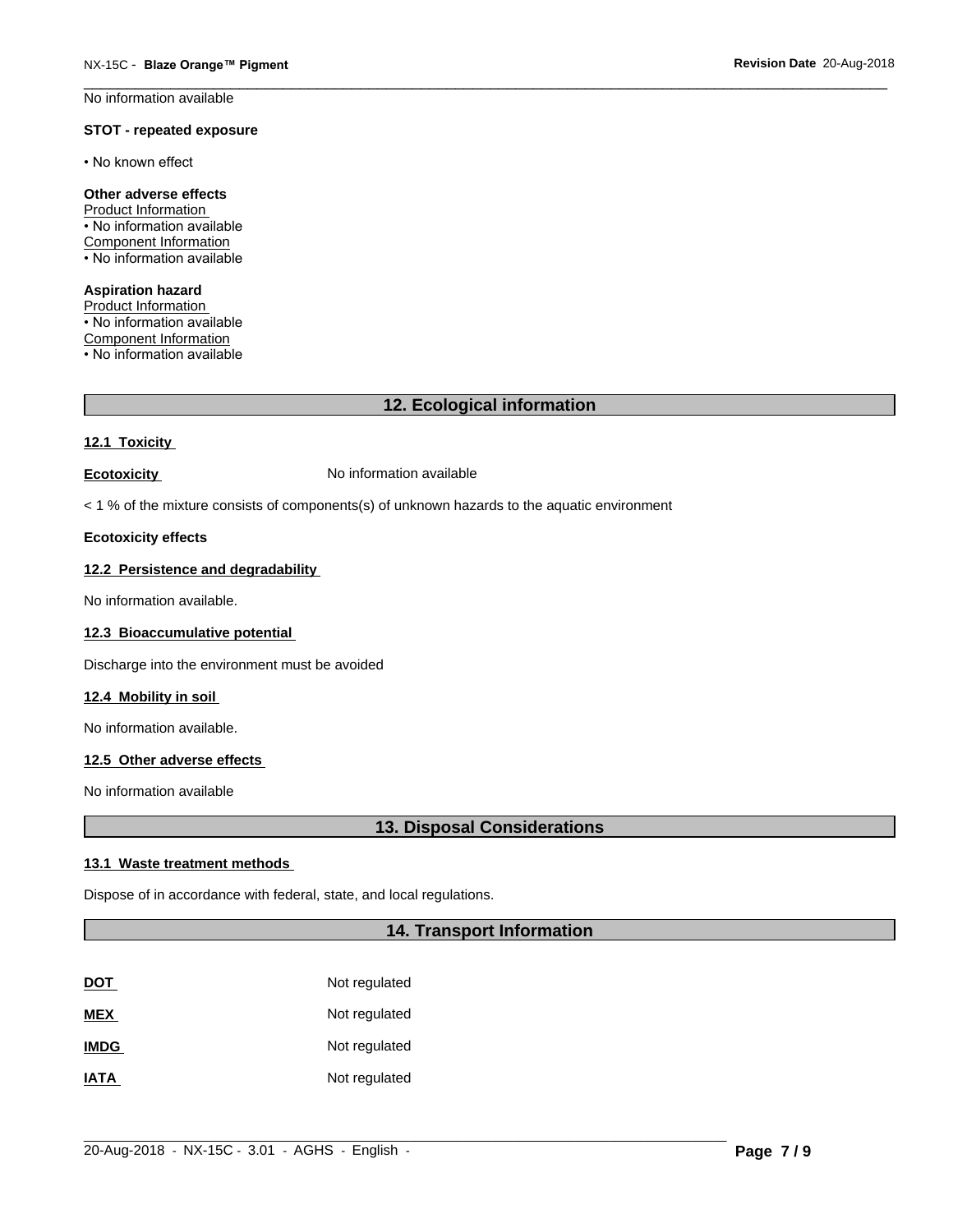# **15. Regulatory information**

#### **15.1 International Inventories**

| <b>TSCA</b>          | Complies |  |
|----------------------|----------|--|
| DSL                  |          |  |
| <b>EINECS/ELINCS</b> | Complies |  |
| <b>ENCS</b>          |          |  |
| <b>IECSC</b>         | Complies |  |
| KECL                 |          |  |
| <b>PICCS</b>         |          |  |
| AICS                 | Complies |  |
| <b>NZIoC</b>         |          |  |
|                      |          |  |

 **TSCA** - United States Toxic Substances Control Act Section 8(b) Inventory

 **DSL** - Canadian Domestic Substances List

 **EINECS/ELINCS** - European Inventory of Existing Chemical Substances/European List of Notified Chemical Substances

 **PICCS** - Philippines Inventory of Chemicals and Chemical Substances

 **ENCS** - Japan Existing and New Chemical Substances

 **IECSC** - China Inventory of Existing Chemical Substances

 **KECL** - Korean Existing and Evaluated Chemical Substances

 **PICCS** - Philippines Inventory of Chemicals and Chemical Substances

 **AICS** - Australian Inventory of Chemical Substances

 **NZIoC** - New Zealand Inventory of Chemicals

#### **15.2 U.S. Federal Regulations**

#### **SARA 313**

Section 313 of Title III of the Superfund Amendments and Reauthorization Act of 1986 (SARA). This product contains a chemical or chemicals which are subject to the reporting requirements of the Act and Title 40 of the Code of Federal Regulations, Part 372:

| <b>Chemical Name</b>       | - - -<br>242<br>∣ Values %<br>. hreshold<br>SARA<br>-70<br>$\cdot$<br>. . | Weight-<br>70   |
|----------------------------|---------------------------------------------------------------------------|-----------------|
| Resir<br>Compound)<br>∠ınc |                                                                           | 10C<br>ററ<br>ອບ |

#### **15.3 Pesticide Information**

Not applicable

#### **15.4 U.S. State Regulations**

#### **California Proposition 65**

This product contains the following Proposition 65 chemicals:

| <b>Chemical Name</b>           |                        |                              | California Prop. 65      |                                           |
|--------------------------------|------------------------|------------------------------|--------------------------|-------------------------------------------|
| C.I. Basic Violet 10 - 81-88-9 |                        |                              | Carcinogen               |                                           |
|                                |                        |                              |                          |                                           |
|                                |                        | <b>16. Other information</b> |                          |                                           |
| <b>NFPA</b>                    | <b>Health Hazard -</b> | Flammability -               | Instability -            | <b>Physical and chemical</b><br>hazards - |
| <b>HMIS</b>                    | <b>Health Hazard 2</b> | <b>Flammability 1</b>        | <b>Physical Hazard 0</b> | Personal protection X                     |

 $\_$  ,  $\_$  ,  $\_$  ,  $\_$  ,  $\_$  ,  $\_$  ,  $\_$  ,  $\_$  ,  $\_$  ,  $\_$  ,  $\_$  ,  $\_$  ,  $\_$  ,  $\_$  ,  $\_$  ,  $\_$  ,  $\_$  ,  $\_$  ,  $\_$  ,  $\_$  ,  $\_$  ,  $\_$  ,  $\_$  ,  $\_$  ,  $\_$  ,  $\_$  ,  $\_$  ,  $\_$  ,  $\_$  ,  $\_$  ,  $\_$  ,  $\_$  ,  $\_$  ,  $\_$  ,  $\_$  ,  $\_$  ,  $\_$  ,

*ACGIH (American Conference of Governmental Industrial Hygienists) Ceiling* (C) *DOT (Department of Transportation) EPA (Environmental Protection Agency) IARC (International Agency for Research on Cancer) International Air Transport Association (IATA) International Maritime Dangerous Goods (IMDG)*